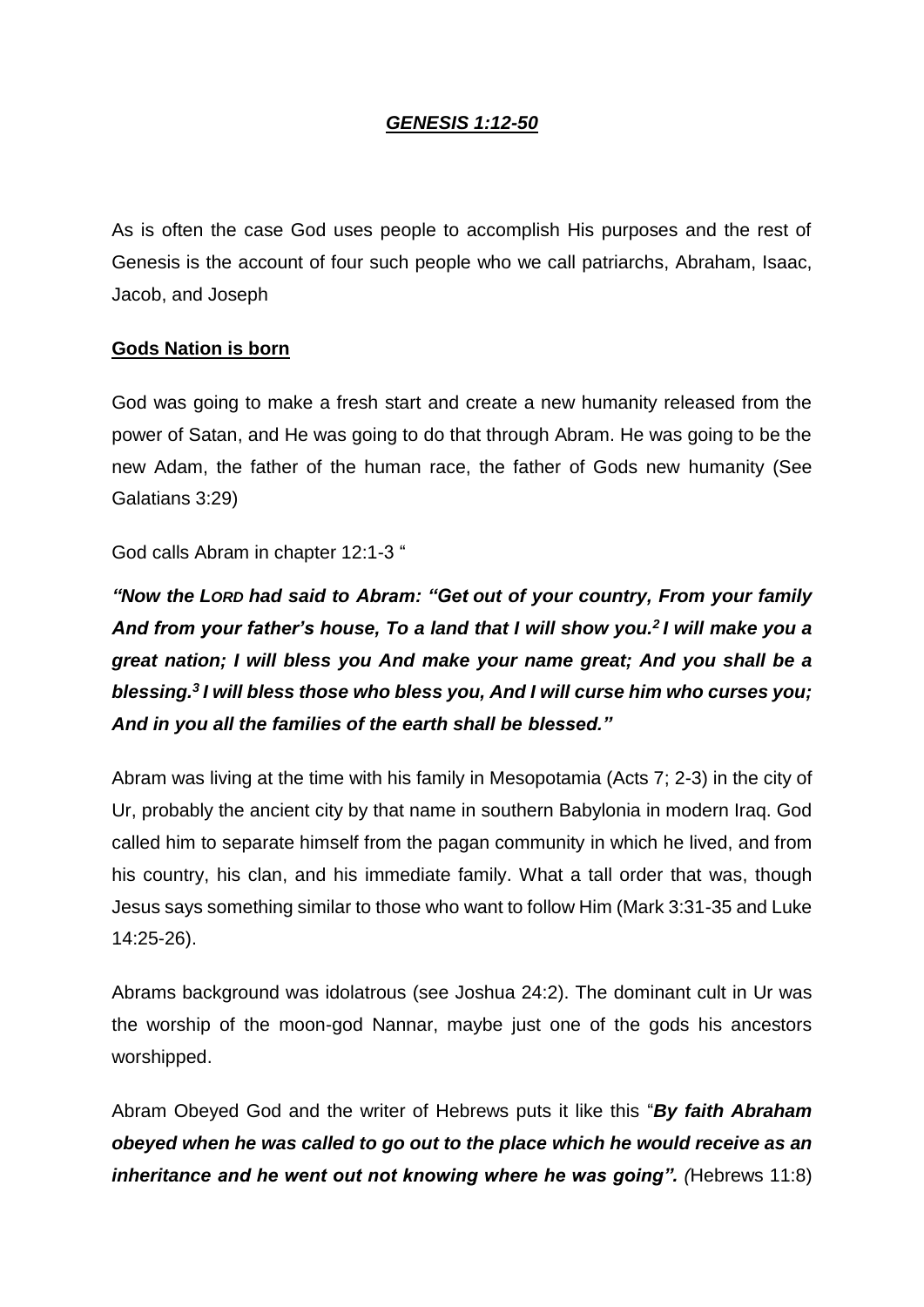Abram (then 75 years old) and his family went from Ur, and stopped off in Haran until his father Terah died. Gods promise to Abram in Genesis 12:1-3 was repeated and reinforced over many years.

- a. Genesis 12:7
- b. Genesis 13:14-17
- c. Genesis 15:1-21
- d. Genesis 17:1-21
- e. Genesis 18:9-15
- f. Genesis 21:12
- g. Genesis 22:15-18

God placed Adam in a beautiful garden and God was going to send Abram to another kind of "garden" that is Canaan (Deuteronomy 8:7-9). *<sup>7</sup> For the LORD your God is bringing you into a good land, a land of brooks of water, of fountains and springs, that flow out of valleys and hills; <sup>8</sup> a land of wheat and barley, of vines and fig trees and pomegranates, a land of olive oil and honey; <sup>9</sup> a land in which you will eat bread without scarcity, in which you will lack nothing; a land whose stones are iron and out of whose hills you can dig copper. <sup>10</sup> When you have eaten and are full, then you shall bless the LORD your God for the good land which He has given you"* God promised He would give this land to Abram's offspring. God also showed Abram that his descendants would go down into Egypt, and He would rescue them and give them the Canaanites land.

After a brief stay in Egypt (where he had lied saying his wife was his sister) now Abram is wealthy and returns to Canaan. He and his nephew Lot agree to separate, and Lot goes to the land of Sodom. A legion of marching armies descend upon Sodom where Lot is currently living, and with the help of only 318 men Abram defeats them. The king of Sodom recognises Abram for his heroic deed, and the priest Melchizedek blesses Abram with bread and wine

### **Melchizedek (Chapter 14)**

Abram met two kings that day, the king of Sodom, and Melchizedek the king of Salem. Melchizedek was a priest of the true God. We meet him again in Psalm 110:4 and in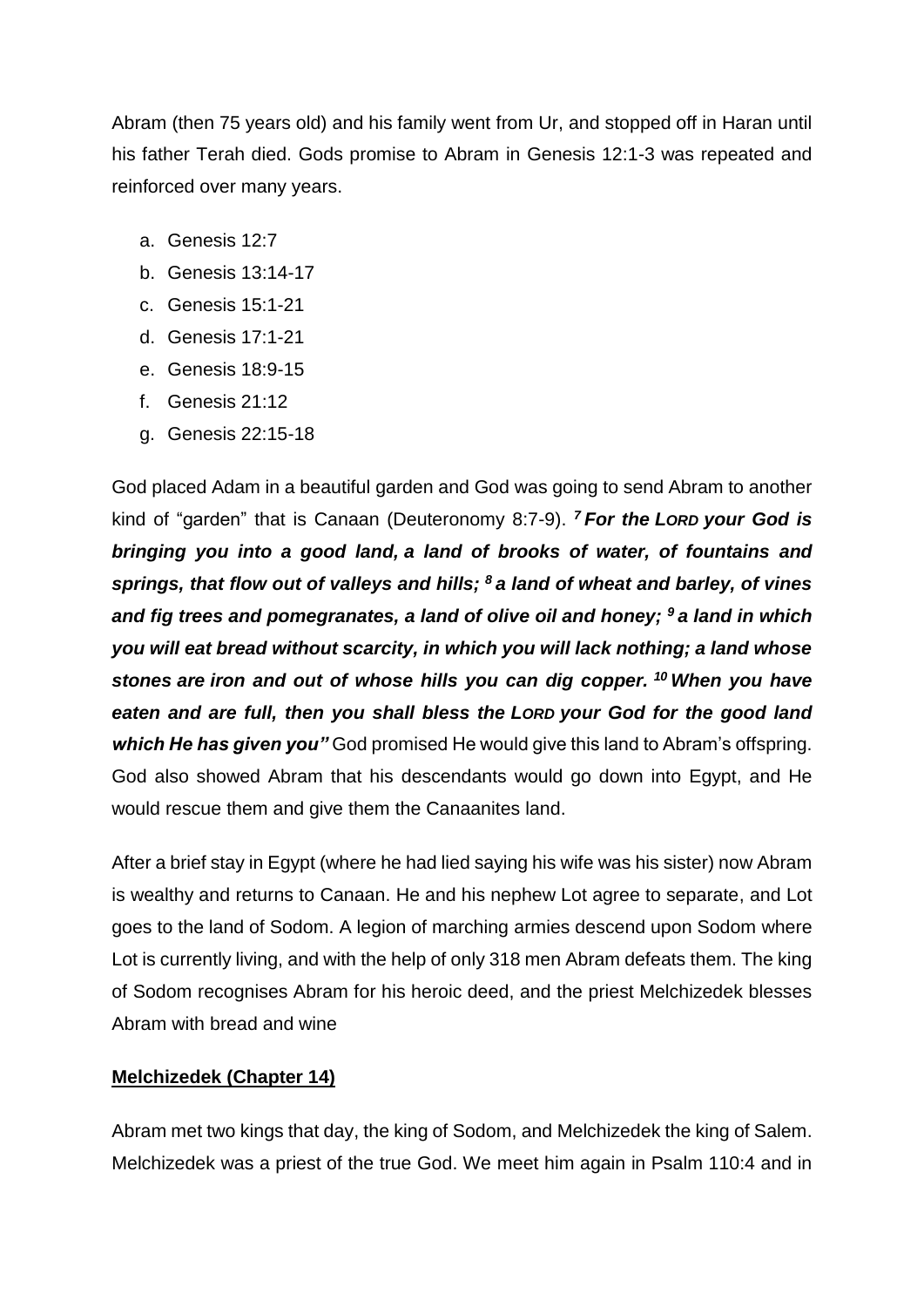Hebrews 5; 5-10, 6:20-7.25. He ruled over Salem the city later called Jerusalem, the earthly counterpart of the very city Abram was looking forward to **"***whose designer and builder is God"* (Hebrews 11:10). This mysterious priestly king prefigures our great High Priest King Jesus. The King of Sodom offered Abram the spoils of war, but Melchizekek offered him bread and wine. This is probably indicative of more than refreshment, for in those days to eat with someone meant you were in relationship with them. Abram refused the king of Sodom's booty, instead he chose fellowship with Gods priest and so with God Himself.

### **A strange ceremony (Genesis 15:9-21)**

God confirmed His one sided promise to Abram in Chapter 15:1-6 "*After these things the word of the LORD came to Abram in a vision, saying, "Do not be afraid, Abram. I am your shield, your exceedingly great reward."<sup>2</sup> But Abram said, "Lord GOD, what will You give me, seeing I go childless, and the heir of my house is Eliezer of Damascus?" <sup>3</sup> Then Abram said, "Look, You have given me no offspring; indeed one born in my house is my heir!"<sup>4</sup> And behold, the word of the LORD came to him, saying, "This one shall not be your heir, but one who will come from your own body shall be your heir." <sup>5</sup> Then He brought him outside and said, "Look now toward heaven, and count the stars if you are able to number them." And He said to him, "So shall your descendants be."<sup>6</sup> And he believed in the LORD, and He accounted it to him for righteousness.*

After this promise God is now going to confirm it to Abram in a way which to us seems rather strange. This was a covenant ceremony which was a serious business in these days. It would be performed by sacrificing an animal. God instructed Abram to make a "corridor of death" by laying out animal sacrifices in two rows. Both parties would normally walk down this "corridor" between the sacrifices, to demonstrate they were committed to keep the covenant that is the solemn agreement made between them. In effect they were saying "I will be like these slain animals if I should break this agreement"

Abram however never walked down the corridor with God, instead God put him to sleep. Abram could never guarantee to keep his part of the covenant so God alone passed between the sacrifices appearing as "**smoking oven and a burning torch"**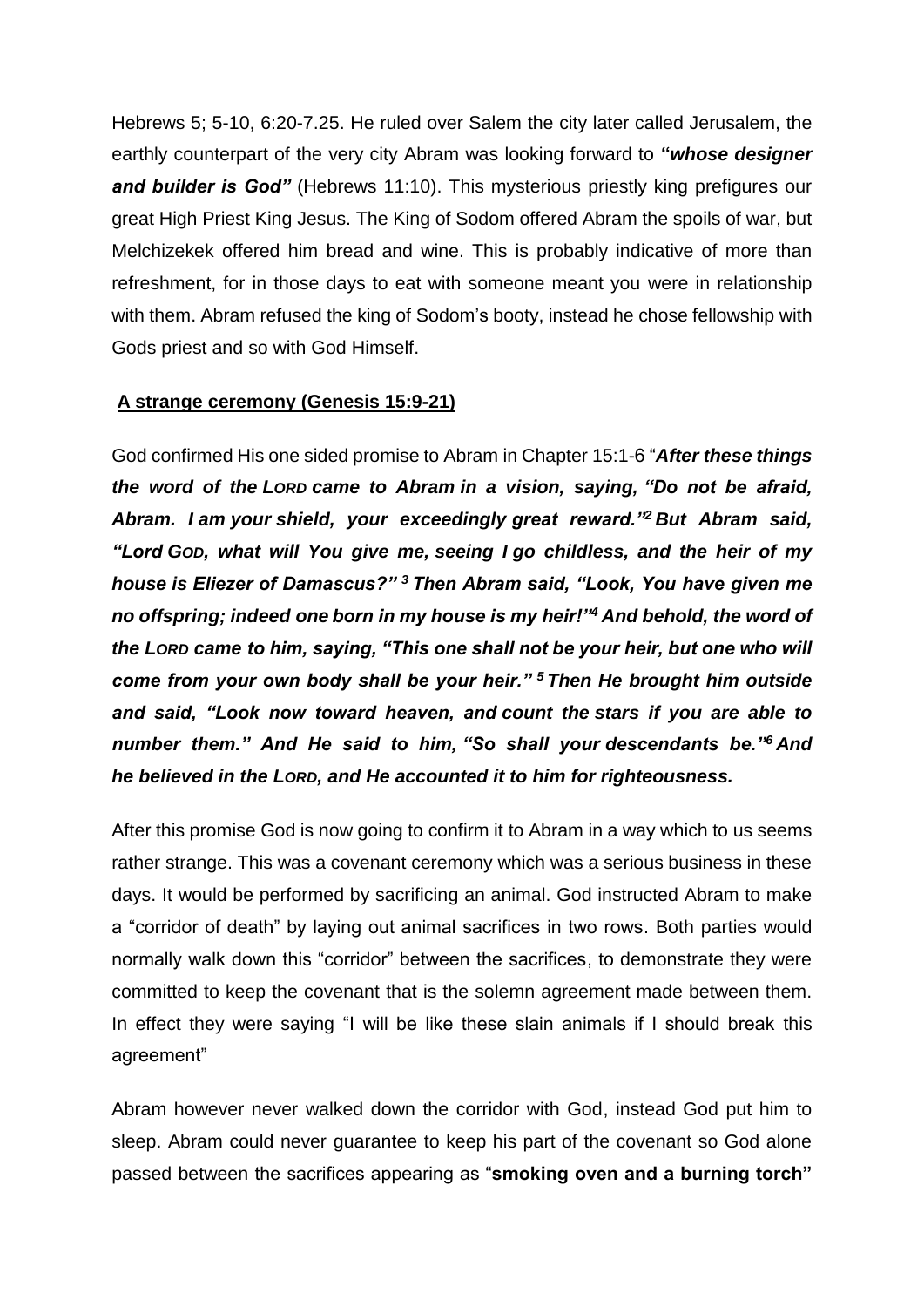reminding us of the pillar of smoke and fire which is how God revealed His presence to the people in the wilderness.

God was to ensure that this solemn covenant could never be broken by the weakness or sin of mankind. By walking down the corridor God took upon Himself to die, should either party break the covenant (though of course God would not break it) though Abrams descendants did. Later Jesus Himself was torn to pay the price for a broken covenant, and here we have again the message of the gospel. Do this remind you when God put Adam to sleep and took a bride from his side? Here God put Abram to sleep so Jesus would have a bride for Himself.

### **Chapter 17**

Later God gave Abram a permanent sign of the covenant. He appeared before him when he was 99 years old and said "**I** *am* **Almighty God; walk before Me and be blameless. <sup>2</sup> And I will make My covenant between Me and you, and will multiply you exceedingly." <sup>3</sup> Then Abram fell on his face, and God talked with him, saying: <sup>4</sup> "As for Me, behold, My covenant is with you, and you shall be a father of many nations. <sup>5</sup> No longer shall your name be called Abram, but your name shall be Abraham; for I have made you a father of many nations. <sup>6</sup> I will make you exceedingly fruitful; and I will make nations of you, and kings shall come from you. <sup>7</sup> And I will establish My covenant between Me and you and your descendants after you in their generations, for an everlasting covenant, to be God to you and your descendants after you. <sup>8</sup> Also I give to you and your descendants after you the land in which you are a stranger, all the land of Canaan, as an everlasting possession; and I will be their God."**

God declares to Abram "*I am Almighty God" (*in Hebrew "*El Shaddai)* that is God All-Powerful All-Sufficient. God would do all that He had promised. In other places in the story of Abraham, God is called "*Elohim"* the mighty omnipotent God. Elohim is a plural name which carries overtones of the trinity, the three persons in the Godhead

God promised that Abrams wife would have a son who he was to call Isaac and that he would be born in one years' time...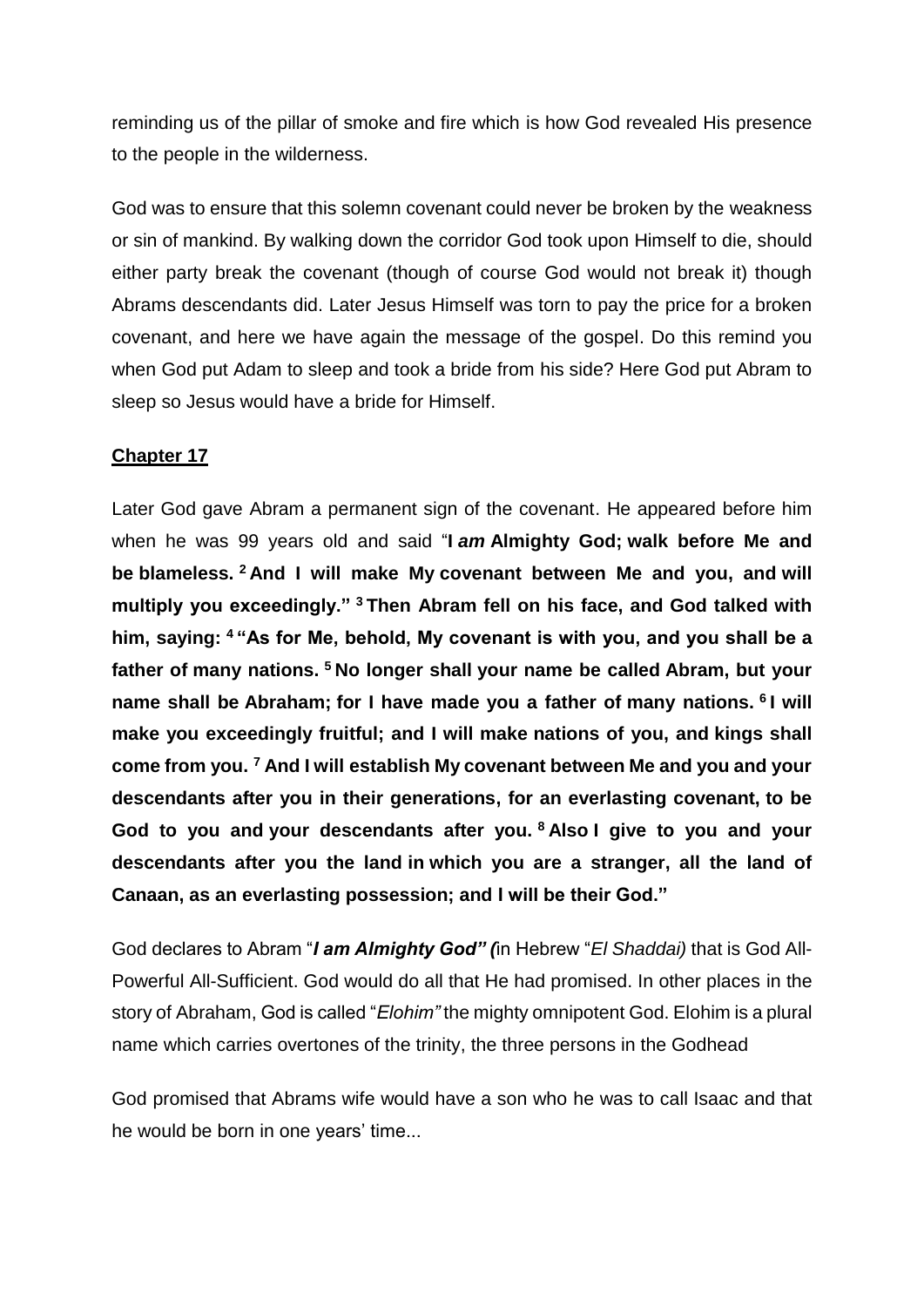God commands Abraham and the males in his household to be circumcised as a "**sign of the covenant"** between God and Abraham They were to remain faithful to God and trust Him to fulfil all that He had promised. By now Abram was 99 years old and impotent "**as good as dead"** (Romans 4:21) and Sarai was barren and well past the age of child bearing. Without God, for them to have a son would have been impossible. However Abraham did trust God "*<sup>9</sup> and not being weak in faith, he did not consider his own body, already dead (since he was about a hundred years old), and the deadness of Sarah's womb. <sup>20</sup> He did not waver at the promise of God through unbelief, but was strengthened in faith, giving glory to God, <sup>21</sup> and being fully convinced that what He had promised He was also able to perform. <sup>22</sup> And therefore "it was accounted to him for righteousness."* (Romans 4:19-22)

Abram gets a new name Abraham which meant a new identity, a new status. Circumcision was the occasion when a baby was given their name. It declared that the one circumcised was now in covenant relationship with God and under His authority. God didn't want mere physical circumcision He wanted circumcised hearts that were submissive and obedient to Him. Circumcision symbolises death to self-will and selfreliance and a new life of loyalty to God and reliance on Him. God wanted people who loved Him with all their heart and soul (Deuteronomy 30; 6)

Notice that God said "*He who is born in your house and he who is bought with your money must be circumcised" (Vs 13)*. Those bought with money were part of Gods covenant people even though they were not related to Abraham. This is significant. From the beginning, Gods people were not a single ethnic group. What bound them together as a nation was their covenant relationship with God, not their ethnic origin. From this time forward through the Old Testament age immigrants and purchased slaves could be one of the family and eat the Passover (Exodus 12:43-45, 48-49). God has always wanted people from every nation, tribe, peoples, and languages, to be His people. This principle, foundational to the churches gospel mission, began way back in the Old Testament (Matthew 28:18-20)

### **Faith**

Job asked a vital question "*how can a man be righteous before God"* (Job 9:2). God tells us in Genesis 15:6 "*Abraham believed the Lord and He credited to Him as*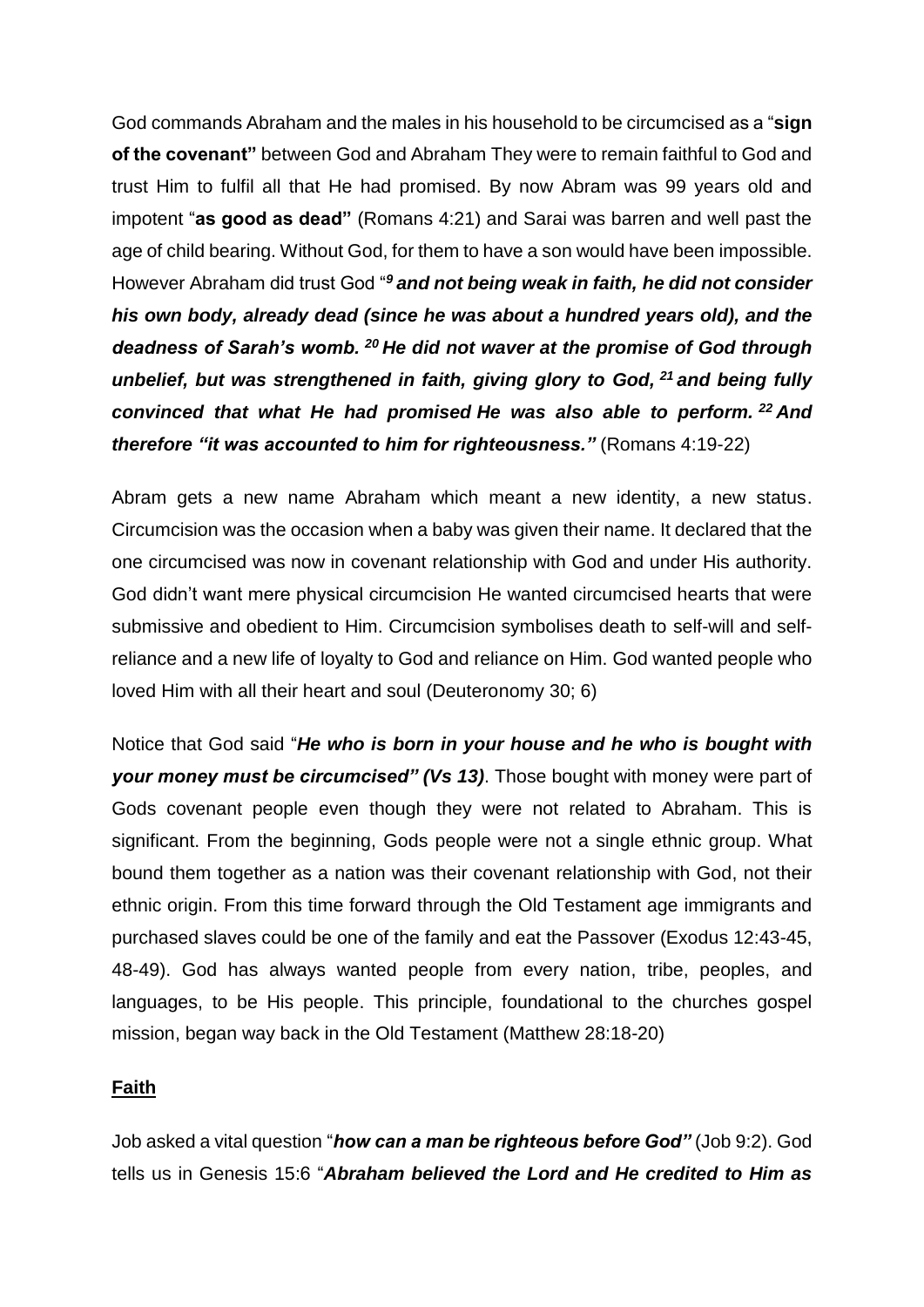*righteousness"*. And that verse is repeated in Scripture. It's quoted in Romans 4:3 Galatians 3:6 and James 2:23. It's mentioned in Habakkuk 2:4 Romans 1:17 Galatians 3:11 and Hebrews 10:38. Now Abraham was still a sinner, but He had faith in God, not just believing in God, but responding to Gods revelation and acting upon it. In return God in His grace considered Abraham to be righteous and called Him "my friend" (Isaiah 41:8). But what is righteousness, is it to be morally upright and live a decent life. To be righteous essentially is to have a right relationship with God. Of course being in this relationship demands right living to, and God made this clear to Abraham when He said "*Walk before Me and be blameless"* (Genesis 17:1). That word "blameless" does not mean to be sinlessly perfect, but to walk moment by moment in a relationship with God, seeking to please Him in every way (Colossians 1:10).

# **Faltering faith**

Sometimes Abraham failed in his faith in God. In Egypt and in Gerar Abraham pretended his wife Sarah was his sister (though she was his half- sister) fearing someone would want her and kill him. On another occasion when Sarai was getting impatient waiting for Gods promise of a son, she decided to help God out and persuaded Abraham that he should have a child by Hagar Sarah's maid (Genesis 16:1-16). This proved a disaster, as do all our attempts to do things our own way and act contrary to the will of God. Sometimes people say "God helps those who help themselves" and even suggest it's in the Bible. However the main thrust of Scripture is the exact opposite that is God helps the helpless.

Paul makes reference to this incident in Galatians 4:22-31 illustrating that Hagar's son Ishmael was the result of Abrahams effort, but Isaac was born by Gods enabling. Hagar's son Ishmael symbolises Jews who were trying to be saved by their own efforts. Salvation is a free gift of God's grace (Ephesians 2:8).

God was going to wait until it was absolutely impossible for Abraham and Sarah to have a child when Abram was "*As good as dead"*. All human hope and strength had to perish, and this is precisely so in relation to salvation. We must all come to that place where we realise that we cannot achieve salvation, except through The Lord Jesus Christ and what He has done. Eventually God keeps His promise and Isaac is born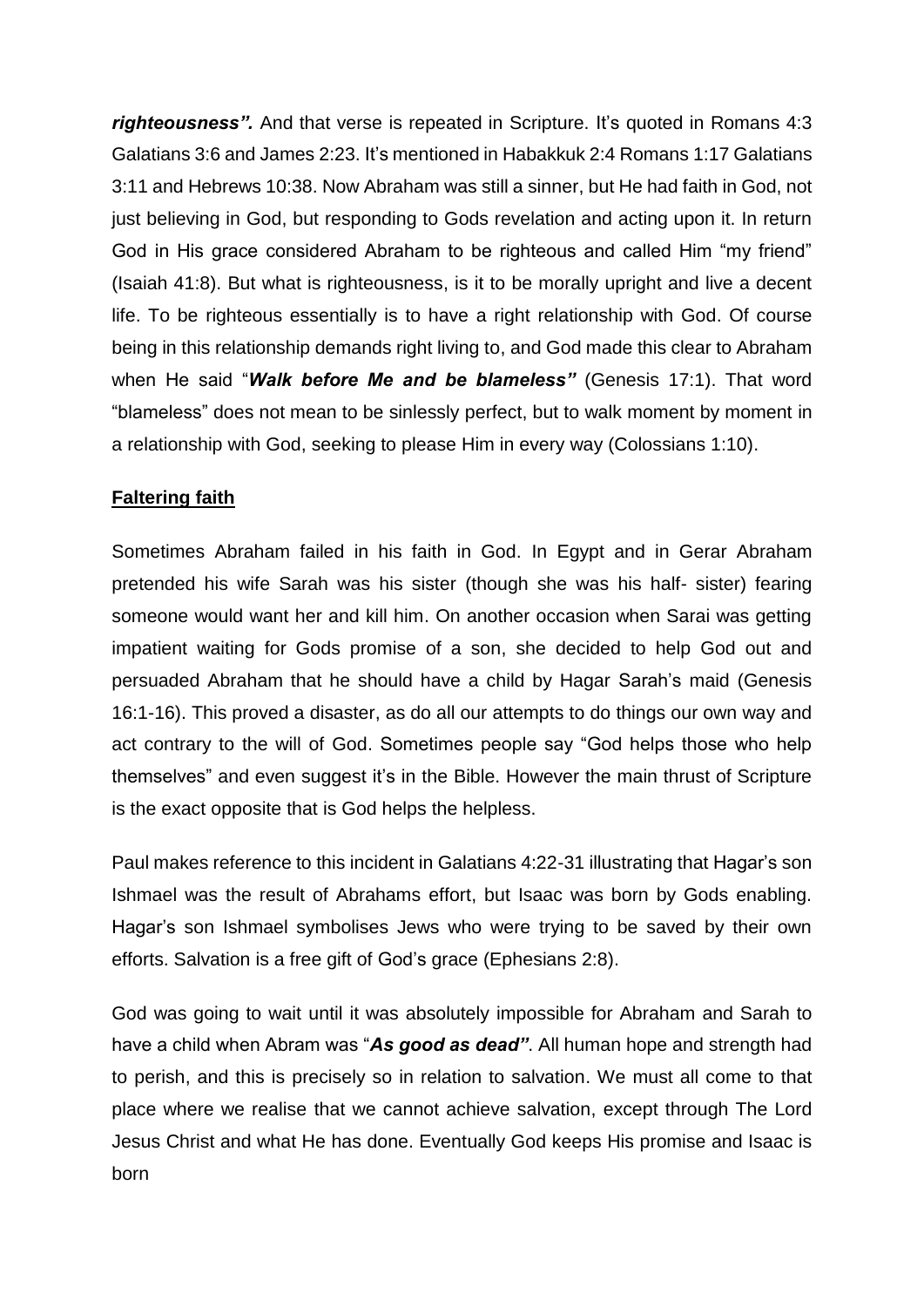#### **Isaac is born**

The last and greatest test for Abraham came when God said to him *"Take now your son, your only son Isaac, whom you love, and go to the land of Moriah, and offer him there as a burnt offering on one of the mountains of which I shall tell you."* The story is in Genesis 22:1-19 and Hebrews 11:17-19. Isaac was the one through whom the promised offspring would come, but Abraham trusts and believes God and moves towards mount Moriah with Isaac ready to sacrifice him. Notice that he says when speaking to his servants "**I and the boy will come again to you"** (Genesis 22:5) It seems he believed God would raise Isaac from the dead, indeed the writer to the Hebrews tells us so (Hebrews 11:19). Abraham's faith was real and living and outworked in obedience, even to the point of sacrificing his own son. Well God provides a lamb and Isaac is spared. Mount Moriah was close to where Jesus, Gods only begotten Son would be sacrificed for mankind, a sacrifice which Abrams offering foreshadows.

### **Isaac and Jacob**

Abraham ensures that Isaac marries the right girl, not a Canaanite, but one from his own family (Genesis 24:1-67). This is great picture of how God the Father through the agency of the Spirit finds a bride for His son Jesus Christ. Woven throughout the Old Testament are these hints, allusions, pictures, types which point us forward to Jesus Himself. Jesus said "*You search the Scriptures for in them you think you have eternal life and these are they which testify of me" (Luke 5:39) See also* (Luke 24.27,44, John 1:45)

God blessed Isaac and confirmed the oath He swore to His father Abraham (Genesis 26; 2-5) Just like his father Isaac lied about his wife Rebekah saying she was his sister (Genesis 26.6-11)

Just like Sarah was barren, so was Rebekah, Isaacs wife. Here again God would make sure that the producing of an offspring would be attributed to Him alone and not the strength of men. God healed Rebekah's barrenness and twins were born, Esau the eldest and Jacob. Esau was unrighteous (Hebrews 12:16). As firstborn he would have succeeded his father Isaac as head of the family and be first in line to continue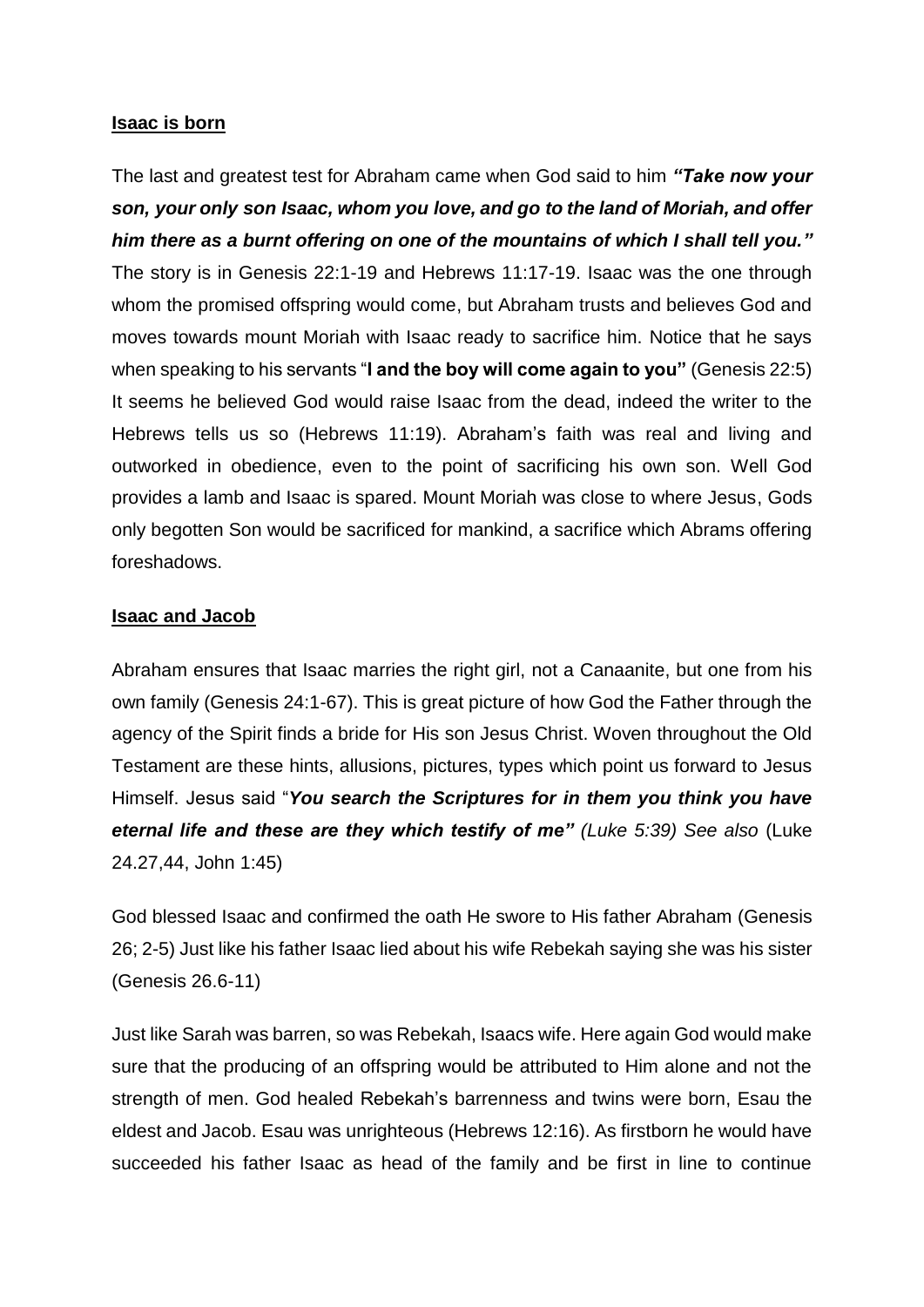Abraham's lineage down to Gods promised offspring Jesus. However he despised his birth right and sold it to his brother for a bowl of stew when he was hungry. Esau married Hittite girls (a Canaanite nation) rather than girls from his family group. Jacob stole the birth right by trickery and received the blessing of the firstborn from Isaac his father. The name Jacob is very closely related to a Hebrew word meaning "to seize by the heel" or "to betray". Jacob and his mother were deceitful in their actions and inexcusable. They should have relied on God, but all four participants were at fault. Esau despised his birth right but having sold it he tried to get it back by allowing Isaac to bless him. Isaac allowed Esau to marry Hittite girls. He could have acted like his father Abraham who went to great lengths to find a wife from the family. And why did Isaac try to bless Esau instead of Jacob. Surely he knew what God had said to Rebekah "*The older shall serve the younger"* (Genesis 25:23)

# **A dream**

Esau was determined to kill Jacob, so Isaac sent his son off to Uncle Laban in Haran to give Esau time to cool off. On his way Isaac had a dream (Genesis 28:10-22). God confirmed the promise He had made to his grandfather Abraham. Despite all the family dysfunction God was sovereign

- 1. He would give him and his offspring the land of Cannan
- 2. He would have a multitude of descendants
- 3. All the families of the earth would be blessed through him and his offspring

Isaac dreamt of a ladder that reached heaven from earth with God standing above it speaking to Jacob while he was asleep. Jacob exclaimed "*This is none other than the house of God and this is the gate of heaven"*

Compare all this with the tower of Babel and the ziggurats mentioned in our previous study. Jacob saw angels ascending and descending the stairway. Jesus recalled this when he said to Nathaniel "*You will see heaven opened and the angels of God ascending and descending on the Son of Man"* (John 1:51). Jesus was saying the He was the one in whom heaven and earth met, the living way to the Father.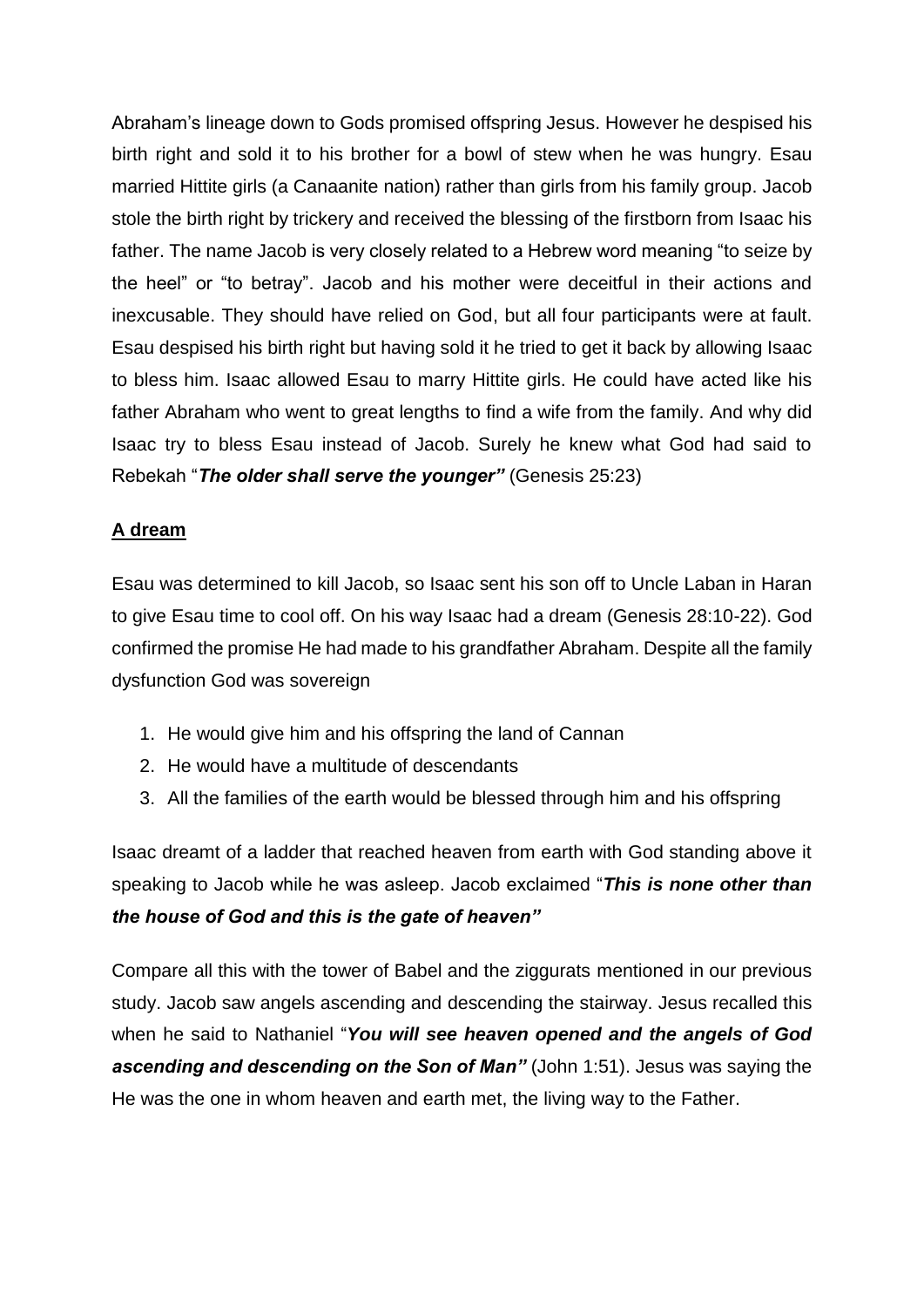Jacob responded by worshipping God and making a vow. Jacob named the spot Bethel meaning "the house of God". This was the beginning of Gods dealings with Jacob but there was still work to do, though in the end he would be named among the men and women of faith in Hebrews 11:21.

# **Two twister**

Jacobs's time with his uncle Laban was not easy as Laban was a deceiver too. Jacob awoke after his marriage to discover he was married to the wrong woman. Jacob met his match with Laban, which resulted in years of friction and drudgery to weather his character. After 20 years of exile Jacob, now a wealthy man, had to face another tragedy. Rachel, who he worked so hard to get and whom he loved died before he got back to his father Isaac again (Genesis 35.16-20, 27)

### **A wrestling match**

Jacob was still facing the wrath of his brother Esau which had caused him to flee in the first place. They were reconciled but not until Jacob found himself wrestling with God (Genesis chapter 32). God meets with him in an angelic form at Peniel. The angel is trying to overpower Jacob, and doubtless Jacob is trying to wrestle him off. Seeing that Jacob is not going to give up, the Angel dislocates his hip and disables him. Perhaps it's at this point when Jacob realises that this is no ordinary man but God Himself in angelic form. Instead of wrestling now Jacob just hangs on and clings. He prays a fervent prayer and pleads for a blessing. Hosea tells us "**he struggled with the angel and prevailed He wept and sought favour from him"**. Jacob cries "**I will not let you go unless you bless me"** and God does just that and renames him Israel (Literally "God struggles") signifying here "you have struggled with God". Jacob is no longer the self-sufficient and self-reliant man he had been, but an overcomer who had struggled with God and obtained his blessing through faith. For the rest of his life he limps. God has broken his natural powers, his natural human ability and now he must look to God alone and cling to him in faith

Jacob had 12 sons from whom sprang the 12 tribes of Israel. Now God is going to use Joseph, one of his sons, for His purposes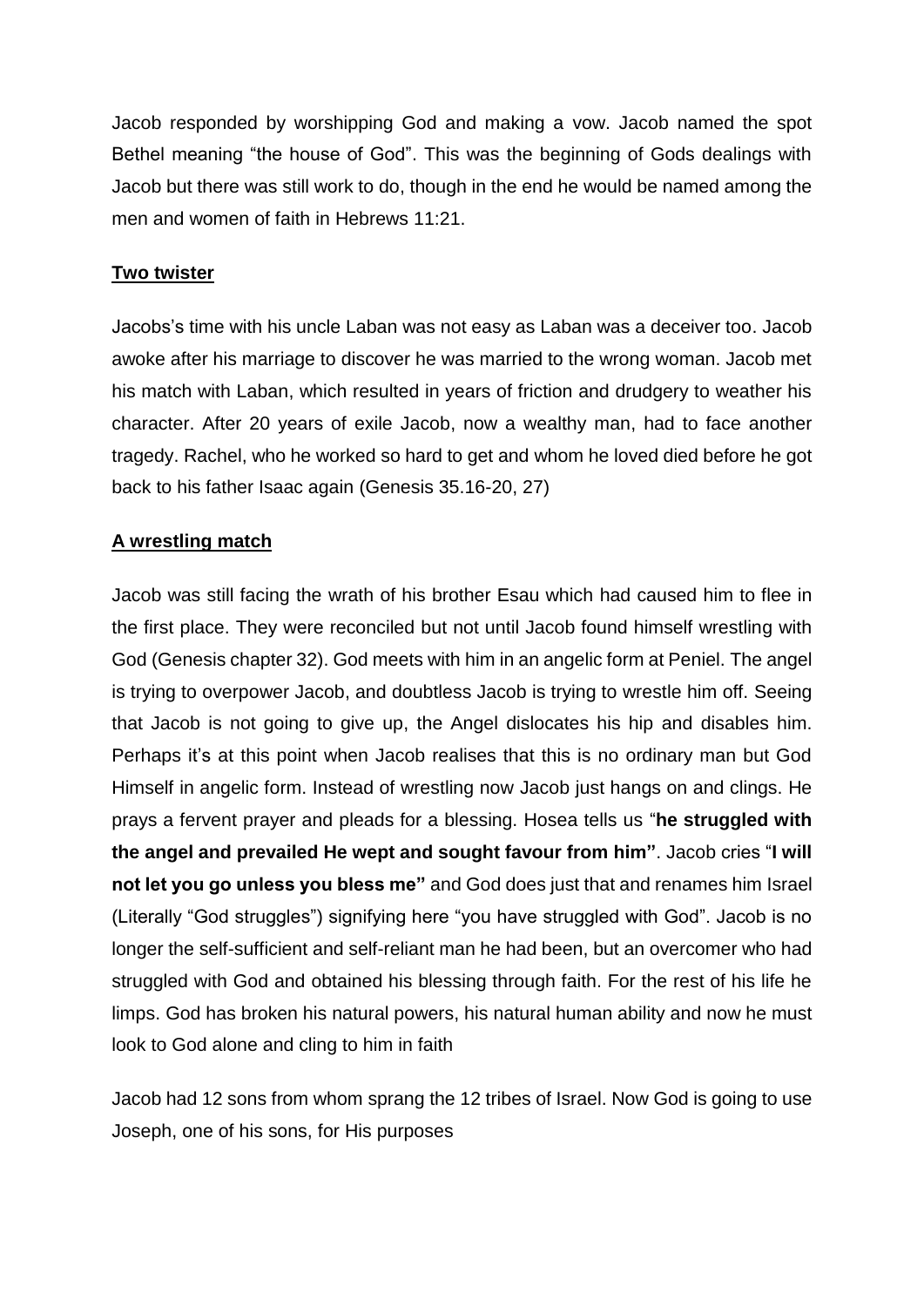### **Joseph (Chapters 37-50)**

Let's look at the highlights of the life of Joseph. His story is quite different from those of Abraham Isaac or Jacob. We read nothing about Joseph's sin or failure, and in this he is a clear type and picture of Jesus.

He was Jacobs's eleventh son and Rachel's first. He was his fathers favourite and given a coat of many colours. He shared some dreams, which suggested he was lording it over his jealous brothers, and finished up as a slave in Egypt as a result of his brothers actions. Joseph caught the eye of his owner Potiphar, an official in the court of Pharaoh, and was appointed to oversee his household. Potiphar's wife tried to seduce Joseph, but he resisted her advances, and she got him thrown in jail where, even though he interpreted some dreams for some of Pharaohs key servants, he languished in jail apparently forgotten. Eventually he was called from prison to interpret Pharaohs dreams where he found favour by Pharaoh who put him in charge to prepare Egypt for the famine which the dream had foretold. He was a great success and everyone in Egypt was fed and people came from all over to buy food including Jacobs's brothers from Canaan. Eventually Joseph revealed himself to his brothers and graciously Joseph utters that famous line "*But as for you, you meant evil against me, but God meant it for good in order to bring it about as it is this day to save many people alive"* (Genesis 50:20)

Pharaoh insisted that Joseph bring his whole family down to Egypt to a temporary land of plenty in Goshen and so Jacob was reunited with his son and the family reconciled. We shall pick up the story in our next study

In what ways was the life of Joseph a picture of the life of Jesus?

- 1. He is the object of his father's special love.
- 2. He had promises of divine exaltation.
- 3. He was mocked by his family.
- 4. He was sold for pieces of silver.
- 5. He was stripped of his robe.
- 6. He was delivered up to the Gentiles.
- 7. He was falsely accused.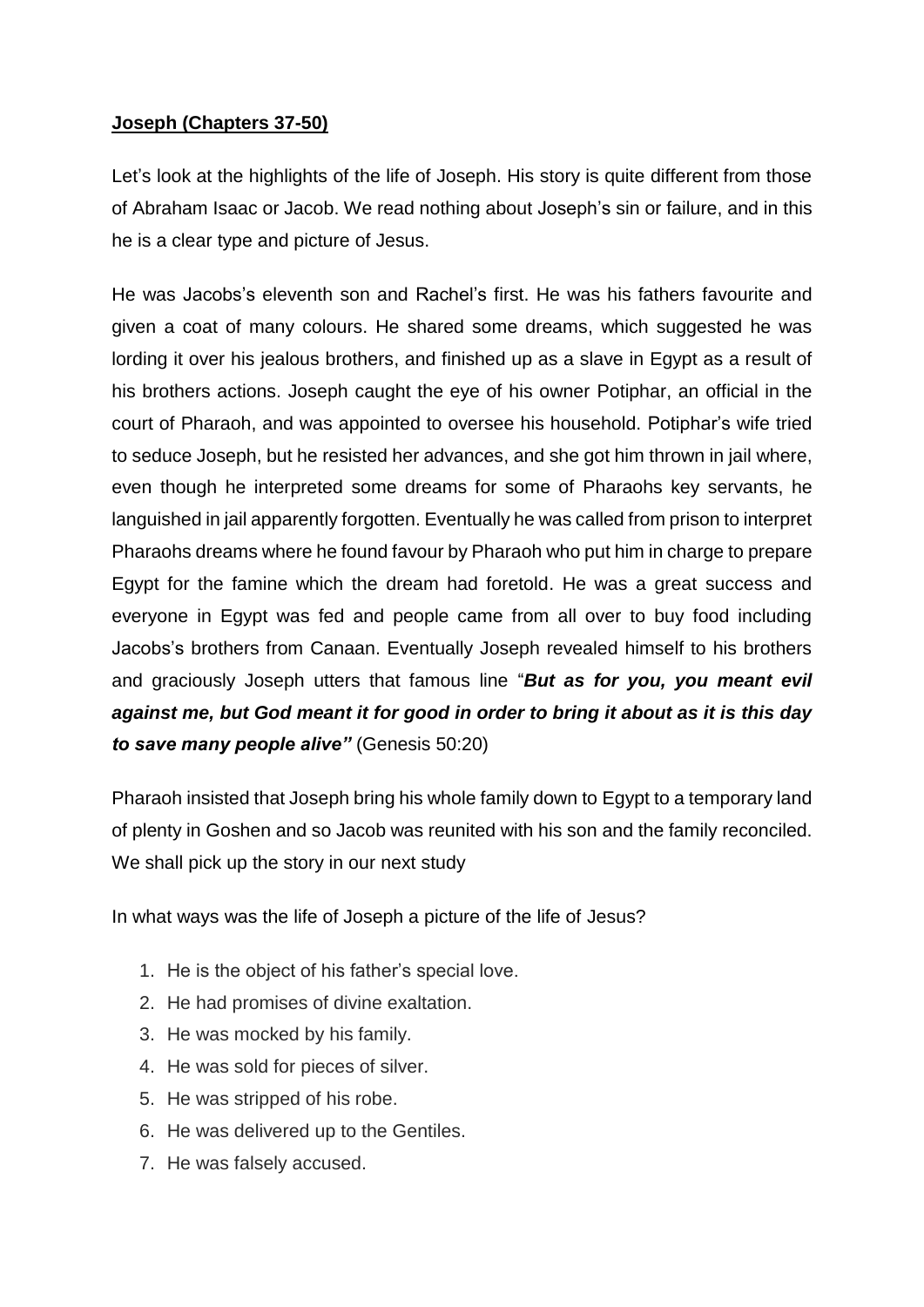- 8. He was faithful amid temptation.
- 9. He was thrown into prison.
- 10.He stood before rulers.
- 11.His power was acknowledged by those in authority.
- 12.He saves his rebellious brothers from death when they realize who he is.
- 13.He is exalted after and through humiliation.
- 14.He embraces God's purpose even though it brings him intense physical harm.
- 15.He is the instrument God uses at the hands of the Gentiles to bless his people.
- 16.He welcomes Gentiles to be part of his family.
- 17.He gives hungry people bread.
- 18.People must bow their knee before him.

### **Jacobs's prophecy (Chapter 49)**

Jacob, now 147 years old, is on his deathbed. He summons his 12 sons to his side for some final words. It is during this time that he pronounces his blessing on his sons. These words are poetic and prophetic. He says the purpose of his words are, "*that I may tell you what shall befall you in the last days*" (49:1). Therefore he gathers them together to make his pronouncement (49:2). From one of these sons Jesus Himself would be descended. God gave Judah  $(4<sup>th</sup>$  in line) the honour of being the ancestor of Jesus.

### Jacob said to Judah

"*Judah, you are he whom your brothers shall praise; Your hand shall be on the neck of your enemies; Your father's children shall bow down before you.<sup>9</sup> Judah is a lion's whelp; from the prey, my son, you have gone up. He bows down, he lies down as a lion; And as a lion, who shall rouse him?<sup>10</sup> The sceptre shall not depart from Judah, Nor a lawgiver from between his feet, Until Shiloh comes; And to Him shall be the obedience of the people.<sup>11</sup> Binding his donkey to the vine, And his donkey's colt to the choice vine, He washed his garments in wine, And his clothes in the blood of grapes.<sup>12</sup> His eyes are darker than wine, And his teeth whiter than milk"* (Genesis 49:8-12).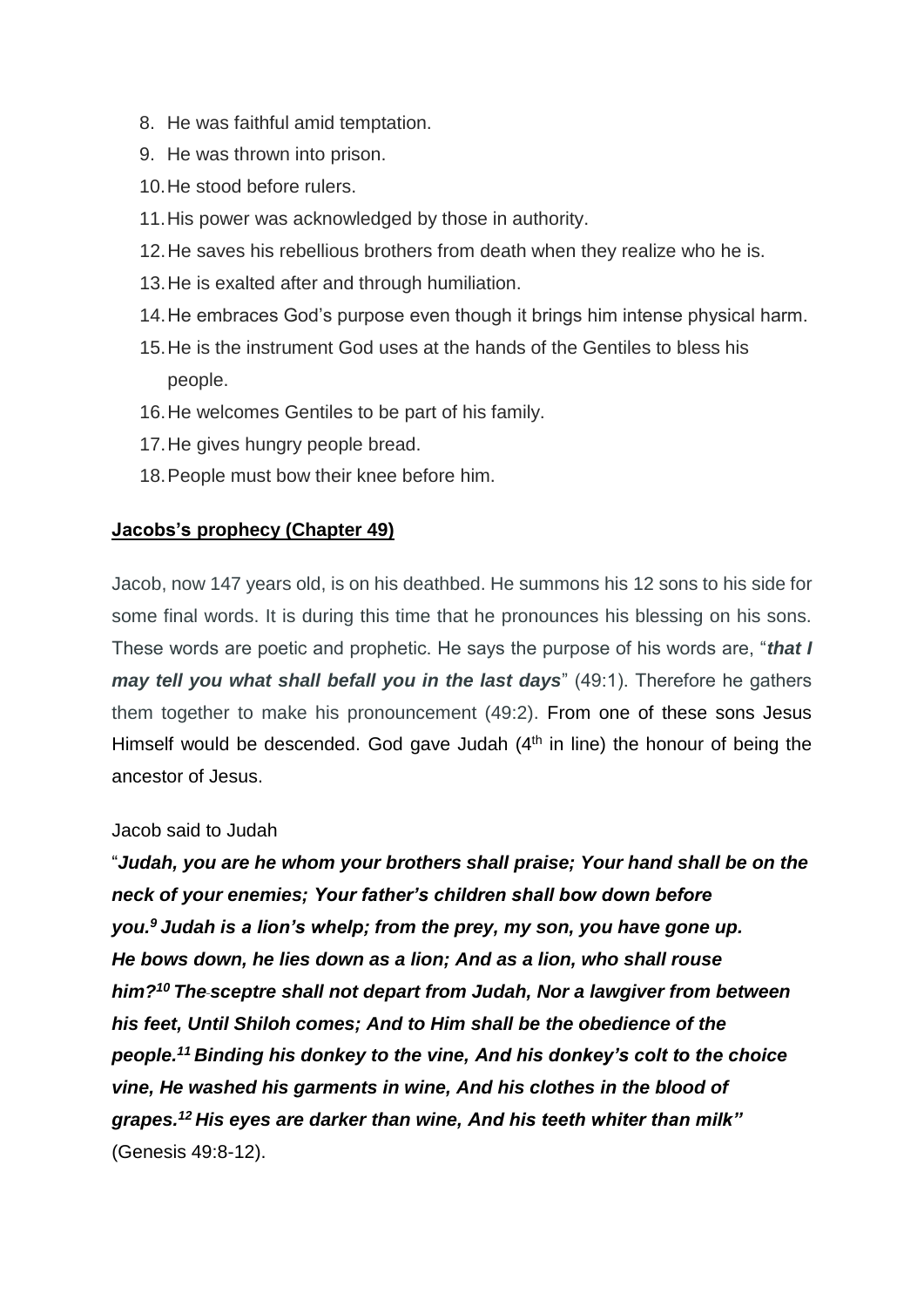Judah himself was not a completely exemplary character. He suggested a profit motive in getting rid of Joseph (Genesis 37:26). He did not deal faithfully with his daughter in law Tamar (Genesis 38:26) and he had sex with her as a prostitute (Genesis 38:18). This blessing is again an example of the grace of God to the undeserving.

However Judah was not all bad by any means. When Joseph's brothers were thinking about killing, him and just leaving him in the pit to die, when they saw the caravan coming towards Egypt, it was Judah who suggested that they sell him to the people in the caravan. He could be sold as a slave in Egypt, but at least he'd be alive. Later on, when Jacob said he would not allow Benjamin to go down to Egypt, it was Judah who offered to be a surety for him and take responsibility for Benjamin.

When they came to Egypt and Joseph put his silver cup in Benjamin's sack and they came and unloaded the sacks they saw the cup they Judah offered himself for his brother Benjamin

Let's look a little closer at this prophecy and see again how Jesus is being revealed to us

"*Judah, you are he whom your brothers shall praise"* In other words Judah will always be the leading tribe in Israel until one comes (Jesus) to whom the kingdom truly belongs. The eventual kings of Israel would come from Judah and the Messiah Jesus, Gods ultimate leader, would come from this tribe

1. *Judah is a lion's whelp* the symbol of Judah was the lion, and there began the prophecy of the Lion of the tribe of Judah that would come. Of course, it was fulfilled in Jesus Christ. And how does this describe the Saviour that strong and mighty Lion who entered into conflict with the lion of the pit and overcame him. In Revelation 5 John weeps because no one was found worthy to open the scroll of Gods judgment or even look inside it. Then one of the elders says "*do not weep behold the lion of the tribe of Judah the root of David has prevailed to open the scroll and its seven seals"* (Revelation 5:4-5). Of course this lion triumphed because He became a lamb.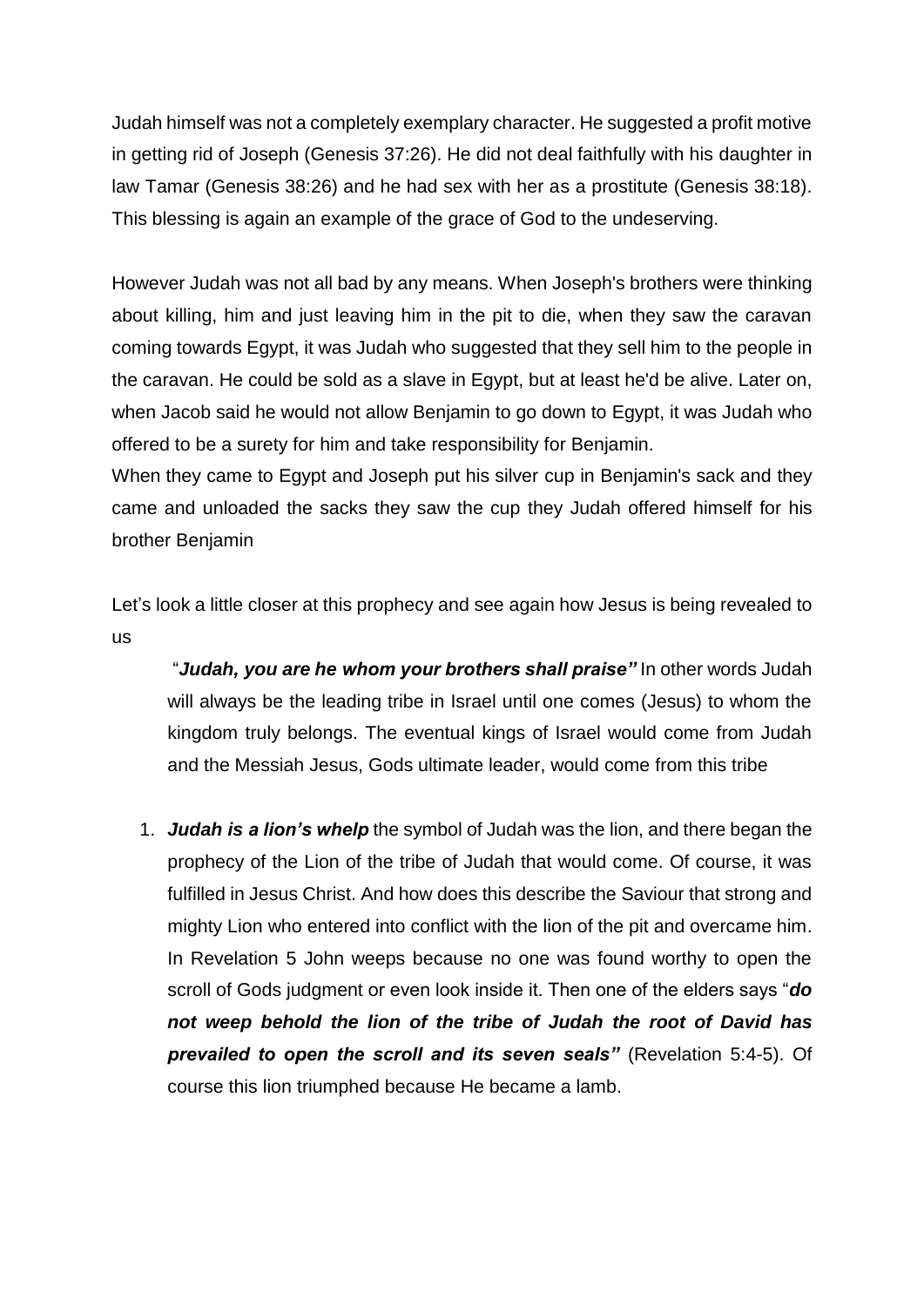# 2. *The sceptre shall not depart from Judah, nor a lawgiver from between his feet, Until Shiloh comes; and to Him shall be the obedience of the people"*

A sceptre is a staff or baton, usually gold and perhaps encrusted with precious stones, that is a symbol of authority. If you visit the Tower of London and see the exhibition of the crown jewels of the monarchy, there is a sceptre there. It was handed to Queen Elizabeth when she was enthroned as a symbol of her authority. So when it says, *"The sceptre will not depart from Judah...until..."* it means that Judah is going to become the chief of the tribes of Israel until a certain thing happens. The tribe of Judah will be the leading tribe until it produces this one, this Messiah, this leader, and then the tribe of Judah will disappear from prominence. All of which is exactly what happened. For many years after Jacob made this prediction, no leading tribe emerged. Moses came from the tribe of Levi. Joshua came from the tribe of Ephraim. Gideon came from the tribe of Manasseh. Samson came from the tribe of Dan. Samuel came from Ephraim and Saul from Benjamin. But then, 640 years after Jacob's prophecy, David, the son of Jesse, from the tribe of Judah became king. And from that point on, Judah was the dominant tribe. Eventually the northern ten tribes were defeated by Assyria, and only the tribes of Judah and Benjamin survived. And they collectively became known as the tribe of Judah.

The word Shiloh is taken from the root word Shalom that means peace. Shiloh is an accepted messianic title (Isaiah 9:6; Micah 5:2-5). Incorporated in Jacob's blessing is this prophetic pronouncement that the Messianic "Seed" will come through the line of Judah (Genesis 3:15; 22:18; 26:4; 28:14). Therefore, "Shiloh" the messiah, must come before the sceptre departs from Judah. Since the Romans destroyed Jerusalem in 70 A.D. Jesus is the only logical and possible person to fulfil this prophecy.

3. *Binding his donkey to the vine, and his donkey's colt to the choice vine, He washed his garments in wine, and his clothes in the blood of grapes.<sup>12</sup>* Look at the incredible language that is used in verse 11. "**binding his donkey to the vine"** Not an obvious place to tie up a donkey. The idea is just like when the spies go into the land of Canaan, and they see grapes the size of grapefruits. This is a very big vine. How wealthy, how prosperous are they?